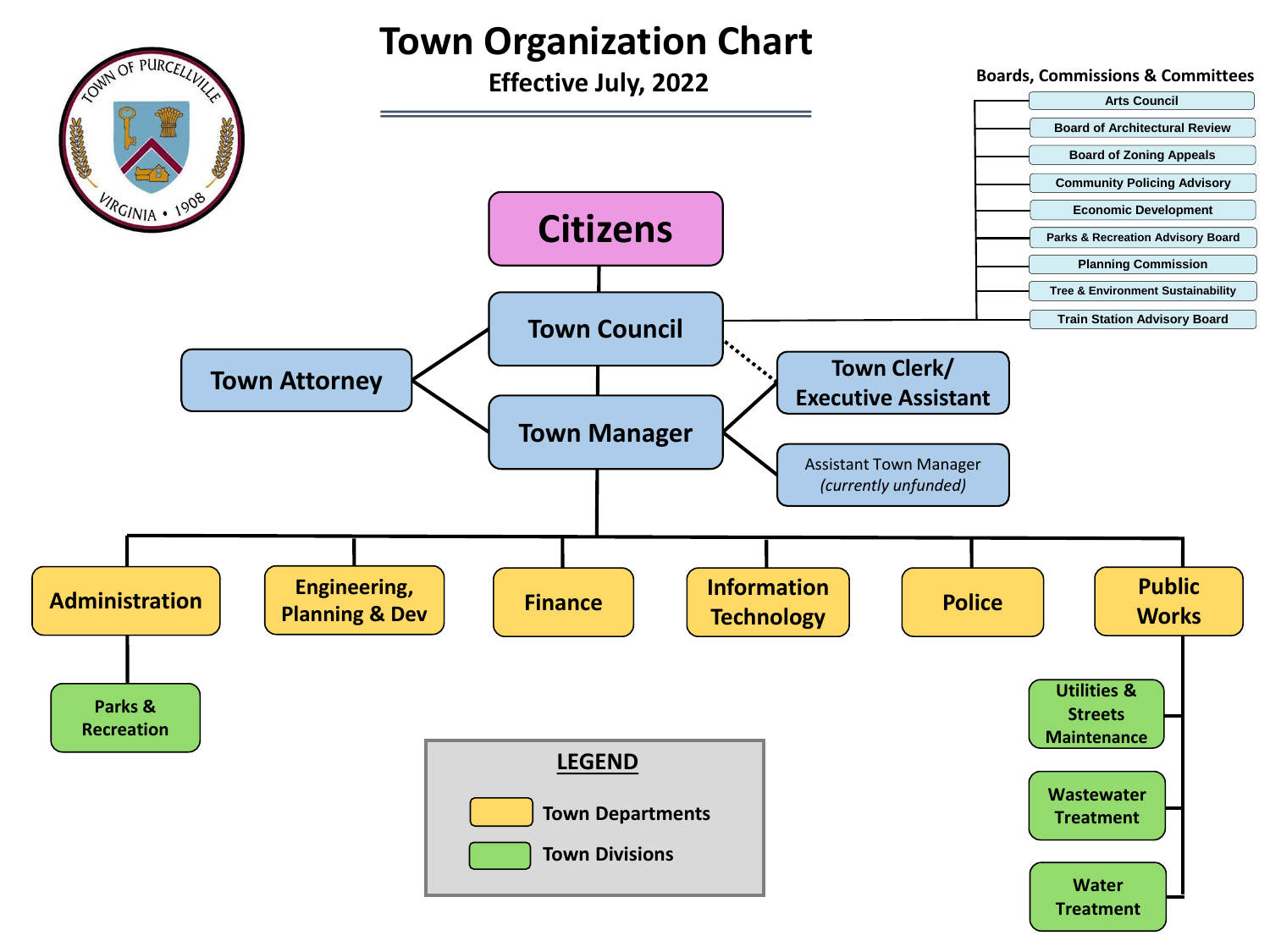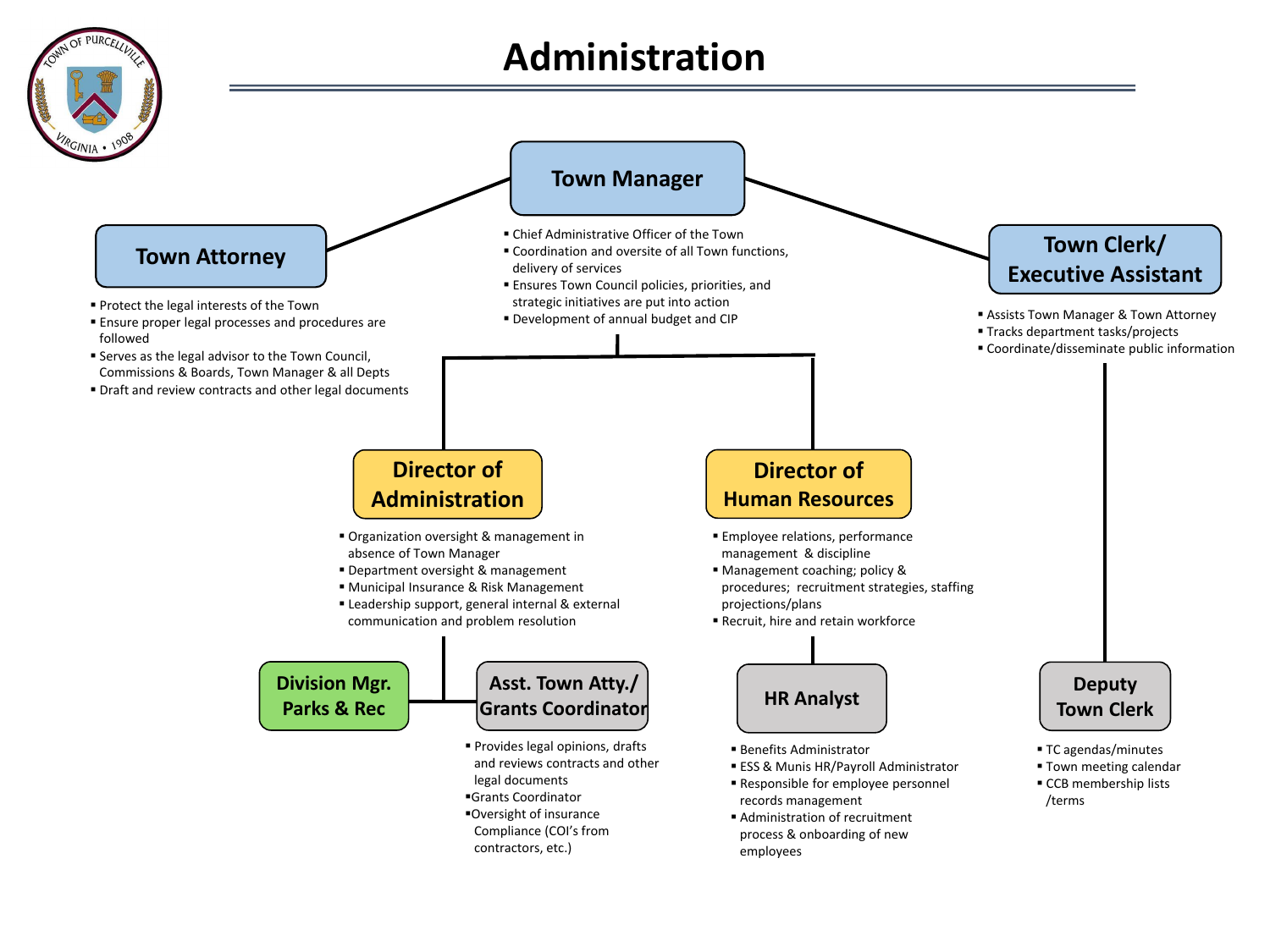

## **Director of Engineering, Planning & Development**

**D** Overall management and coordination of the dept ■ Manages certain capital projects, prepares grant applications for VDOT Revenue Sharing, Loudoun County capital projects grants, federal funding, with assistance from CP management

#### **Director of Planning & Economic Development**

- Works with Senior Planner to coordinate with developers, promote economic development within the Town
- Reviews site plans

## **Capital Projects Coordinator**

- Manage capital projects, especially those with VDOT or Federal funding
- **E** Submits reimbursement requests as needed
- Tracks projects throughout, from concept to construction and final completion

#### **Planning Operations Coordinator**

- **E** Administration of CCB's, attendance at night meetings
- Preparation of agendas and minutes
- ▪Customer service and general administrative assistance for dept.
- Plan review, Comprehensive Plan coordination, zoning and other ordinance revisions

**Senior Planner**

**Eliaison for (3) CCB's** 

# **Enforcement Coordinator**

**Permit & Code**

- Receives permit applications, sends applications to reviewers including outside referral agencies
- **Tracks review comments** and coordinates with applicant and P&Z Administrator

#### **GIS & Special Projects Coordinator**

- Coordinate updates to the GIS as needed ■ Provide mapping
- assistance and & GIS assistance to department as needed
- Research deeds & easements, especially for water/sewer in cooperation with PW maintenance
- Review plans, especially fence permit applications
- **ELimited Capital Project** management
- 

# **Site Inspector**

- **· Inspection of water,** sewer, and roadway infrastructure for both private and public projects
- Grease & Grit policy tracking and enforcement as needed
- Cross Connection control tracking and enforcement as needed
- Right-of-way permit review, tracking, inspection, coordination with applicants
- Paving replacement program coordination

#### **Asset Management Coordinator**

- Evaluate assets at all Town facilities, in cooperation with PW Director & Superintendents
- **B** Assign values, useable life, time for replacement and estimated cost
- Work with dept mgmt to repair/replace assets, track the replacements and keep the asset mgmt listing up to date
- **E** Serve as backup to the Site Inspector as necessary
- **E** Capital asset replacement plan for all infrastructure, facilities and assets

#### **Facilities Specialist**

- Repair/replace and assist in identification of needs at each of the Town Facilities
- Assist with inspections from outside sources as needed to identify needs and costs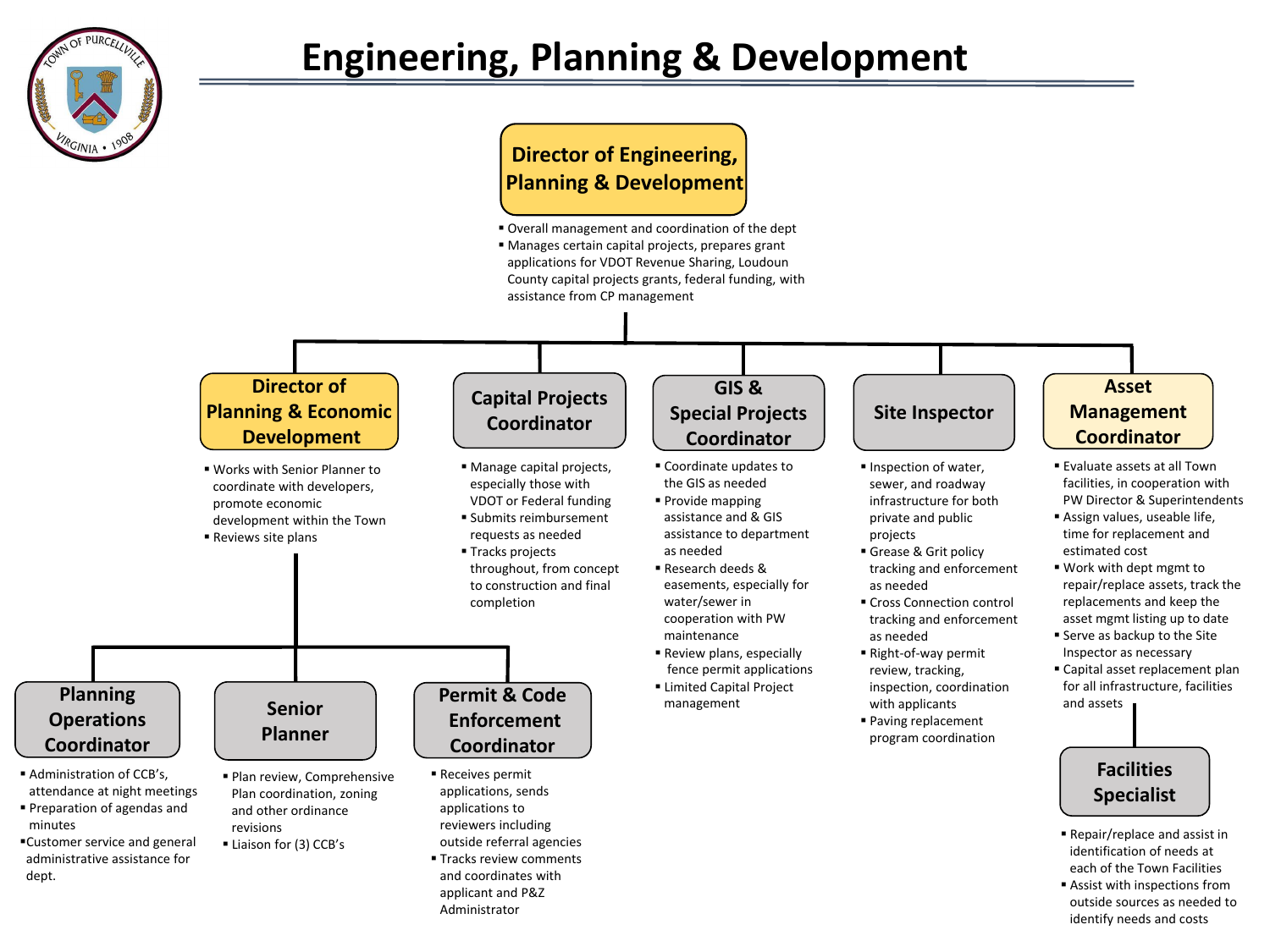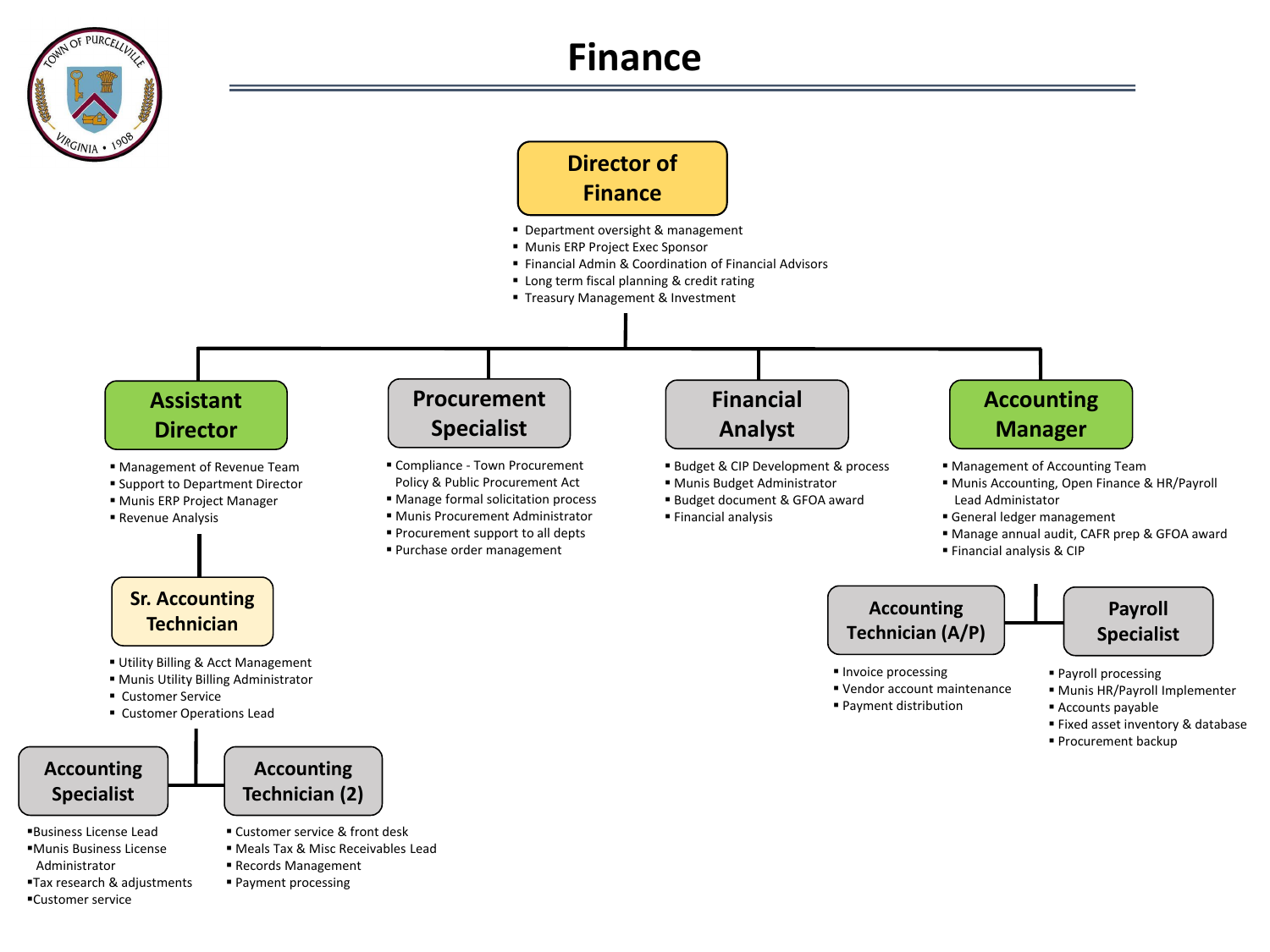



repair infrastructure issues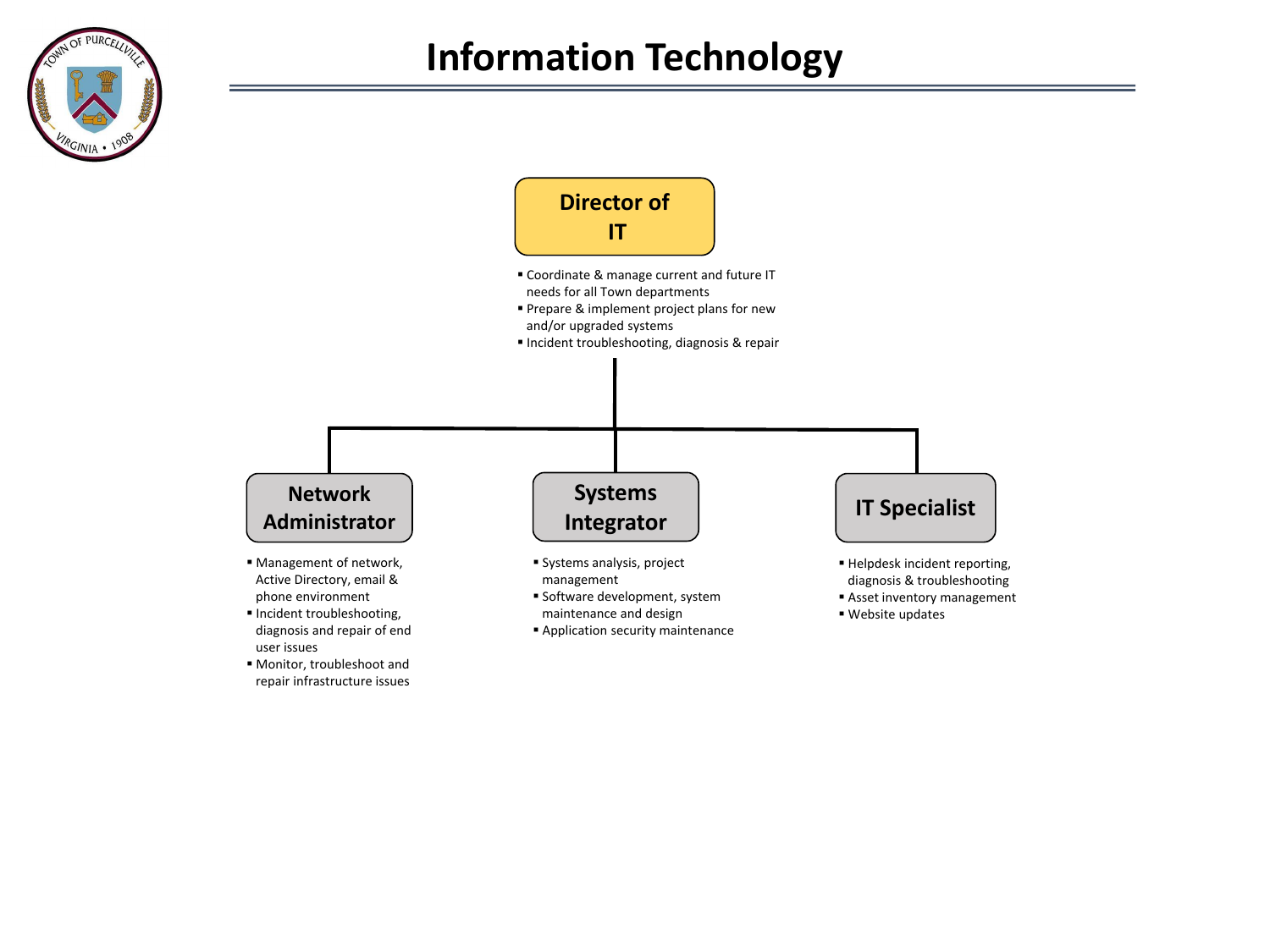



- Volunteer Coordination
- **E** Liaison with outside organizations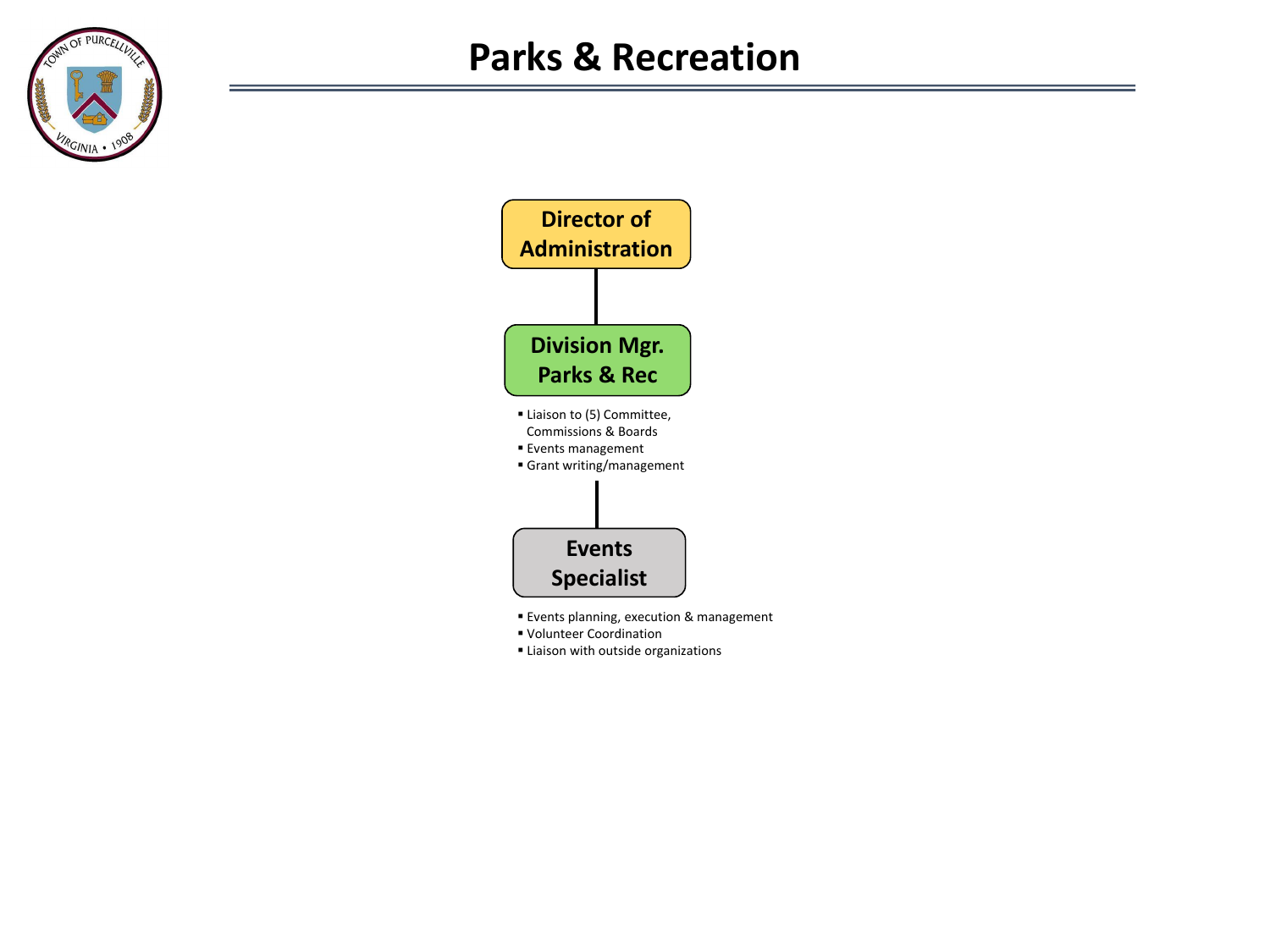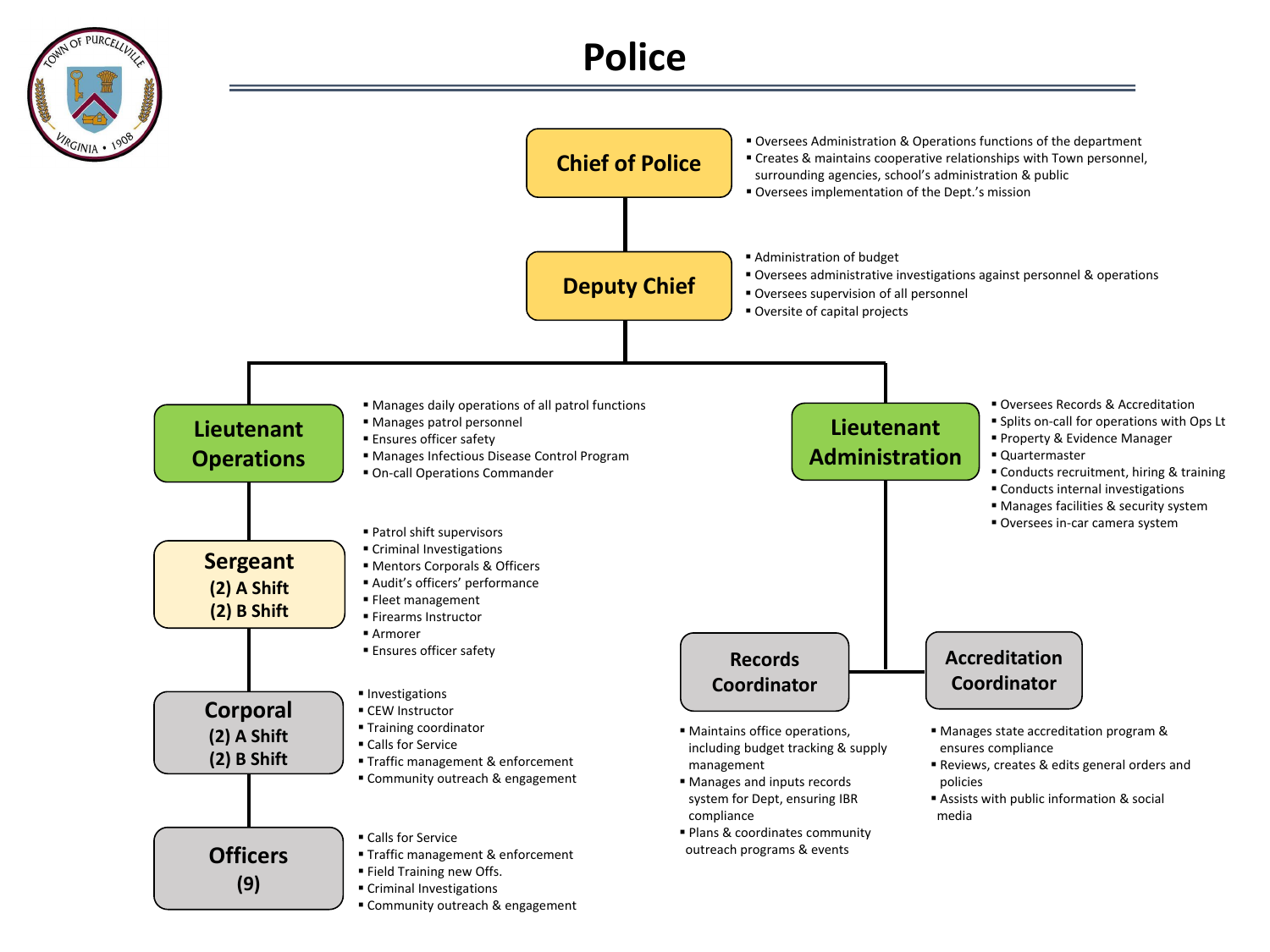

# **Public Works – Utilities & Streets Maintenance**

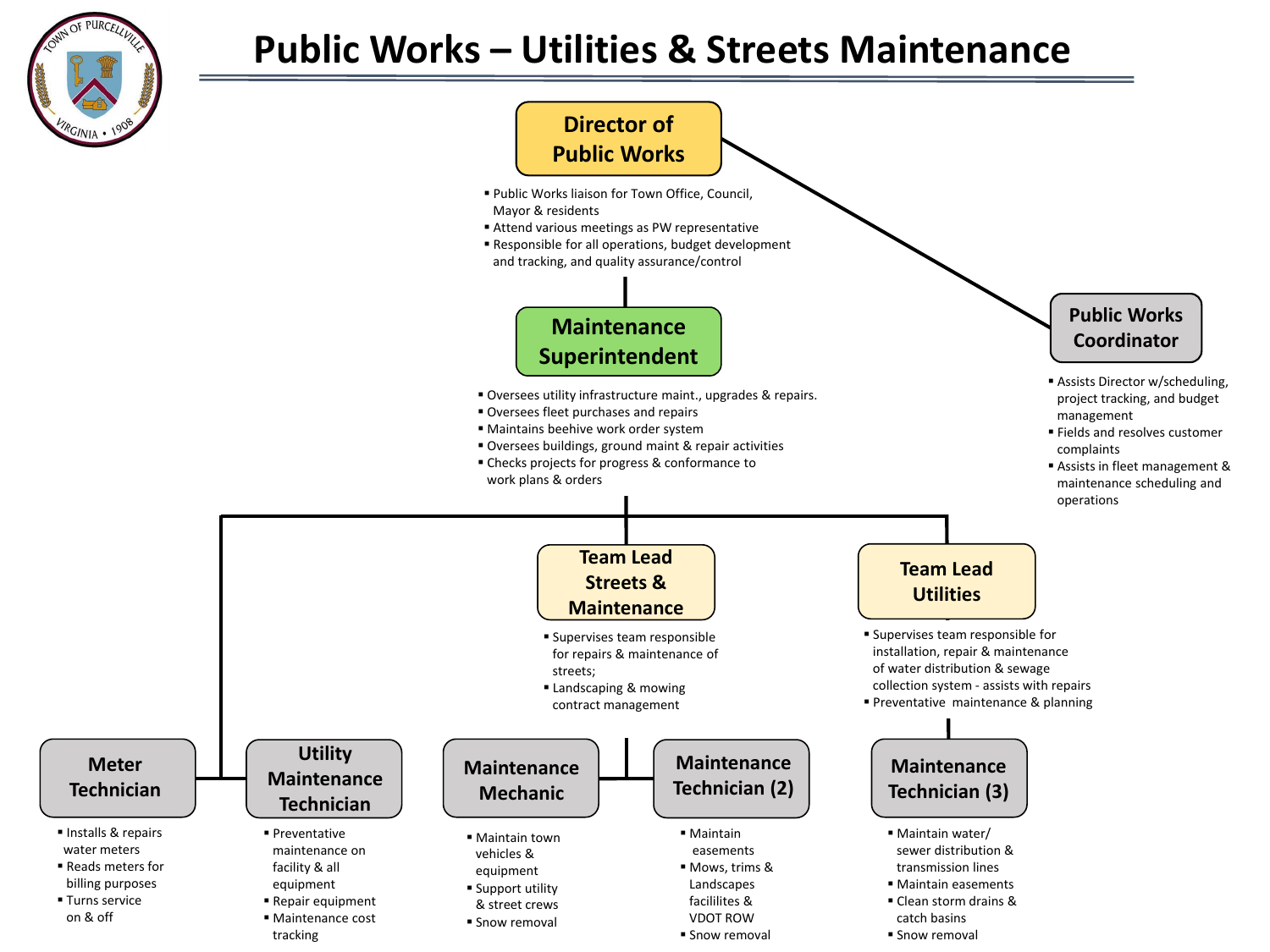